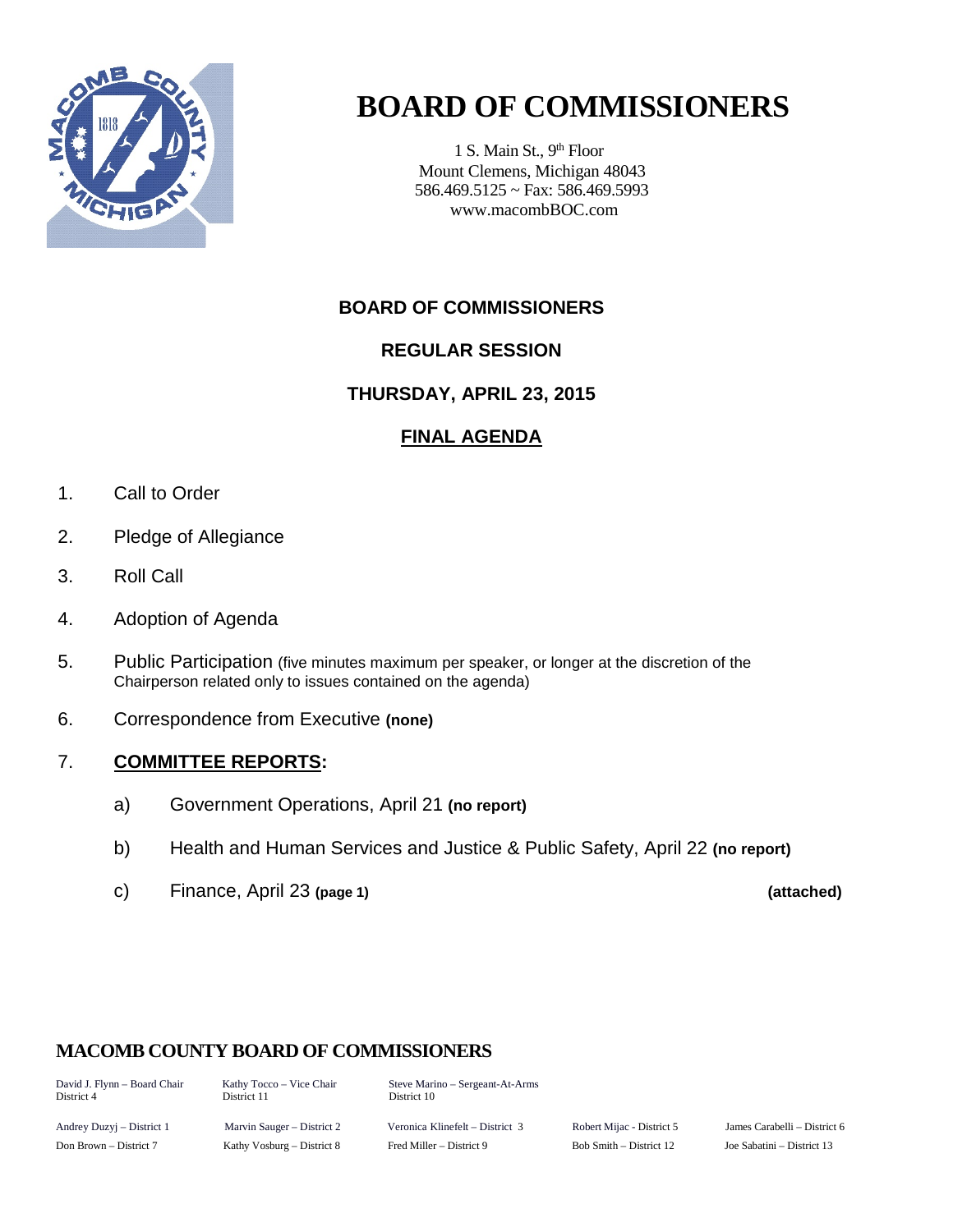#### 8. **PROCLAMATIONS:**

- a) Commending Honorable Chief Judge John C. Foster for 24 Years of Public **(attached)** Judicial Service in Macomb County (offered by Board; recommended by Government Operations Committee on 4-21-15) **(page 5)**
- b) Proclaiming April as Sexual Assault Awareness Month in Macomb County (offered by Board; recommended by Health and Human Services and Justice and Public Safety Committees on 4-22-15; previously provided at committee meeting)
- c) Recognizing May 10-16, 2015 as Police Week and May 11, 2015 as Peace **(attached)** Officers' Memorial Day in the City of Warren (offered by Duzyj, Klinefelt and Sauger; recommended by Health and Human Services and Justice and Public Safety Committees on 4-22-15) **(page 6)**
- 9. Approve Request from Commissioner Carabelli to be Excused from Absences for 4-23-15 Finance and Full Board Meetings
- 10. New Business
- 11. Public Participation (five minutes maximum per speaker or longer at the discretion of the Chairperson)
- 12. Roll Call
- 13. Adjournment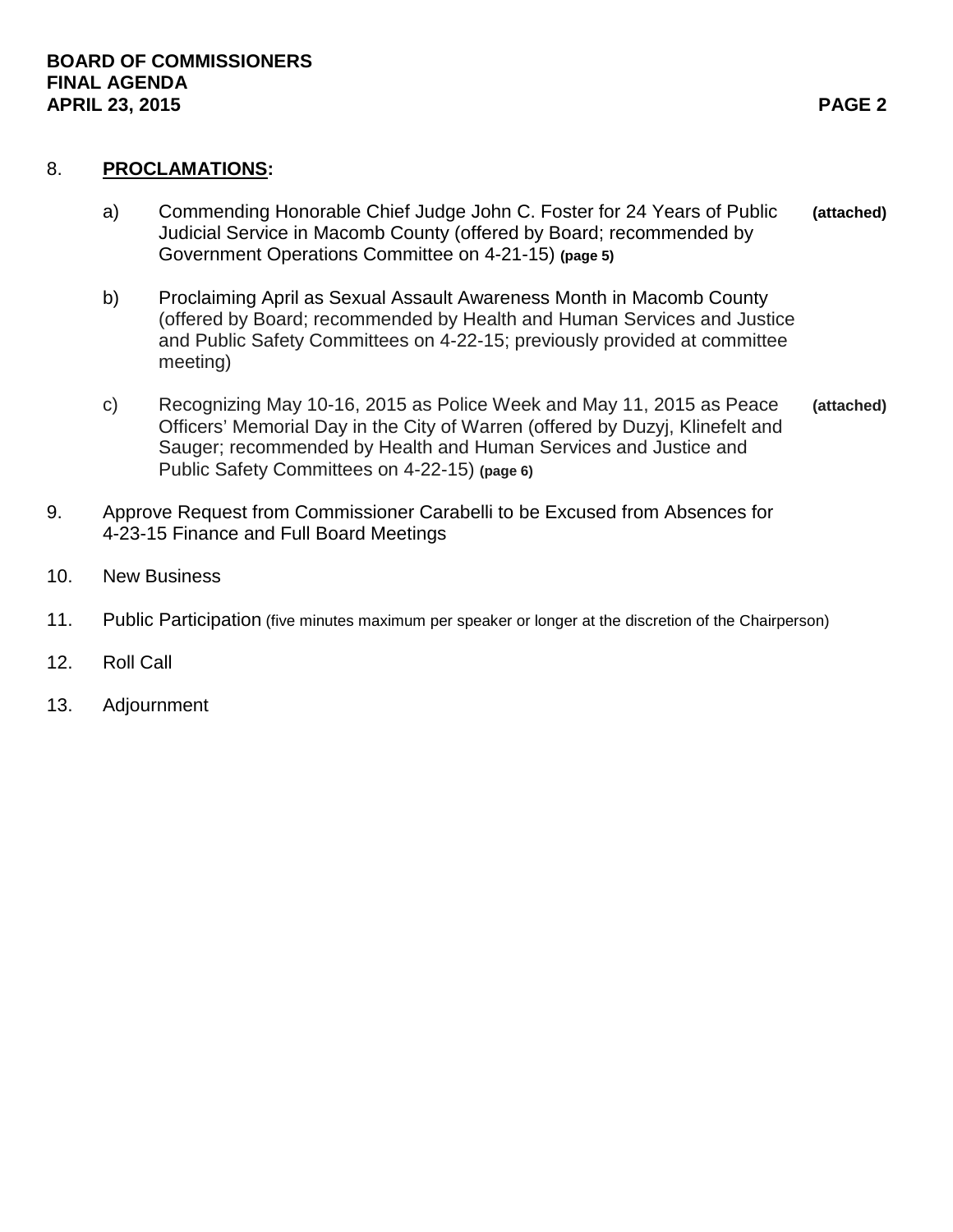

# **BOARD OF COMMISSIONERS**

1 S. Main St., 9<sup>th</sup> Floor Mount Clemens, Michigan 48043 586.469.5125 ~ Fax: 586.469.5993 www.macombBOC.com

**April 23, 2015**

### **TO: BOARD OF COMMISSIONERS**

### **FROM: FRED MILLER, CHAIR, FINANCE COMMITTEE**

### **RE: RECOMMENDATIONS FROM MEETING OF 4-23-15**

At a meeting of the Finance Committee, held Thursday, April 23, 2015, the following recommendations were made and are being forwarded to the April 23, 2015 Full Board meeting for approval:

### **1. COMMITTEE RECOMMENDATION – MOTION (SEE ATTACHED)**

A motion was made by Smith, supported by Sauger, to recommend that the Board of Commissioners approve a one-year extension of the agreement with CARE for employee assistance services; further, a copy of this Board of Commissioners' action is directed to be delivered forthwith to the Office of the County Executive. **THE MOTION CARRIED.** 

### **2. COMMITTEE RECOMMENDATION – MOTION (SEE ATTACHED)**

A motion was made by Duzyj, supported by Smith, to recommend that the Board of Commissioners approve a contract with LearnCom, LLC for training, education and development services; further, a copy of this Board of Commissioners' action is directed to be delivered forthwith to the Office of the County Executive. **THE MOTION CARRIED.**

### **3. COMMITTEE RECOMMENDATION – MOTION (SEE ATTACHED)**

A motion was made by Marino, supported by Tocco, to recommend that the Board of Commissioners approve the 2015 Equalization Report as submitted by the Equalization Department; further, a copy of this Board of Commissioners' action is directed to be delivered forthwith to the Office of the County Executive. **THE MOTION CARRIED.** 

### **A MOTION TO ADOPT THE COMMITTEE REPORT WAS MADE BY CHAIR MILLER, SUPPORTED BY VICE-CHAIR BROWN.**

### **MACOMB COUNTY BOARD OF COMMISSIONERS**

David J. Flynn – Board Chair Kathy Tocco – Vice Chair Steve Marino – Sergeant-At-Arms District 10

Andrey Duzyj – District 1 Marvin Sauger – District 2 Veronica Klinefelt – District 3 Robert Mijac - District 5 James Carabelli – District 6 Don Brown – District 7 Kathy Vosburg – District 8 Fred Miller – District 9 Bob Smith – District 12 Joe Sabatini – District 13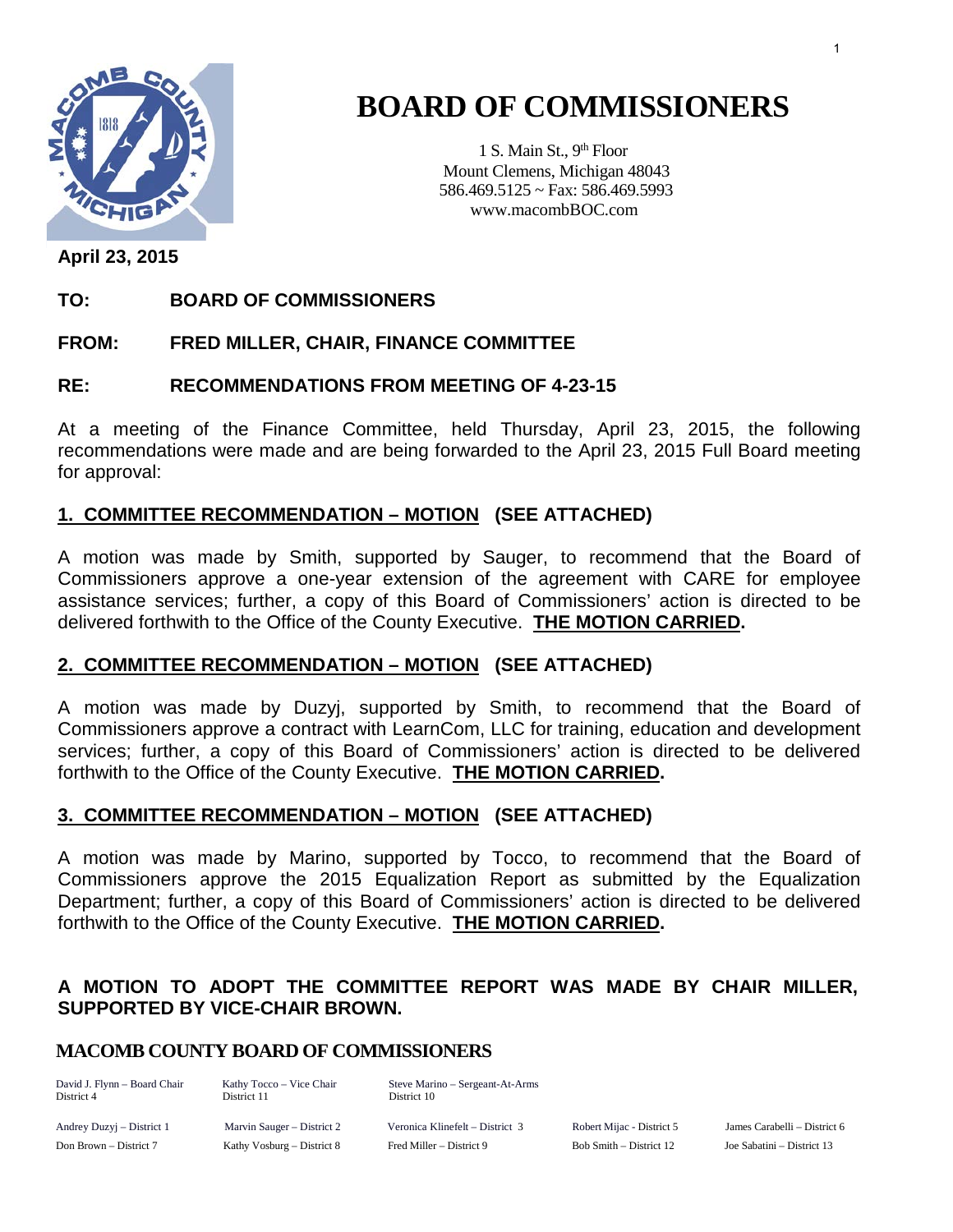

# MACOMB COUNTY, MICHIGAN

# **Resolution Number:**

# **Full Board Meeting Date:**

# RESOLUTION

# **Resolution to:**

Recommend approval to extend agreement with CARE for Employee Assistance Services

### **Introduced By:**

Commissioner Fred Miller, Chair, Finance Committee

## **Additional Background Information (If Needed):**

One year extension of current agreement with CARE

| Committee<br><b>The Committee of the Committee</b> |               | <b>Meeting Date</b> |
|----------------------------------------------------|---------------|---------------------|
| Finance                                            | $4 - 23 - 15$ | 03/18/2015          |
| <b>Full Board</b>                                  | $4 - 23 - 15$ |                     |
|                                                    |               |                     |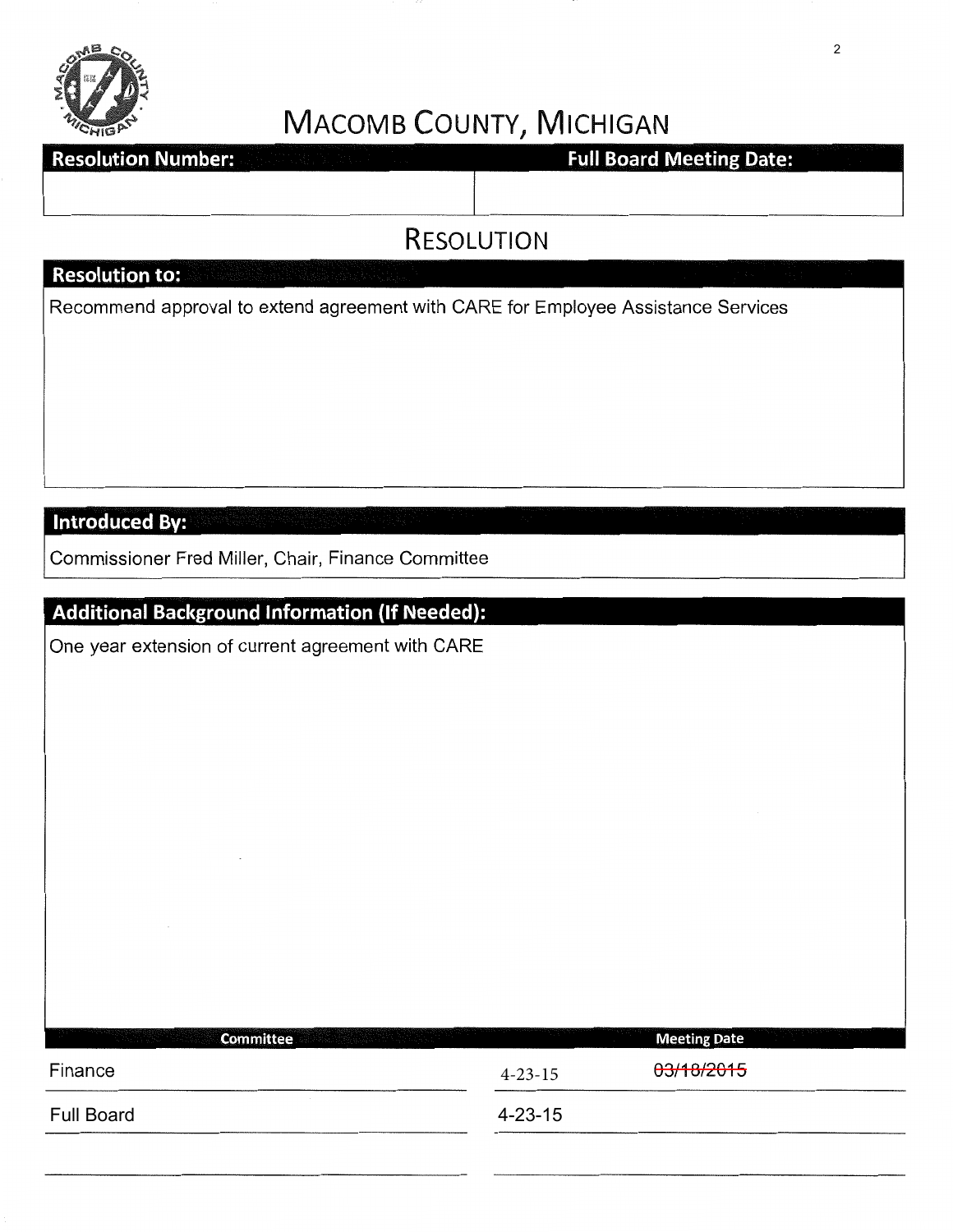

# MACOMB COUNTY, MICHIGAN

**Resolution Number:** 

## **Full Board Meeting Date:**

# RESOLUTION

## **Resolution to:**

Recommend approval to contract with LearnCom, LLC for training, education & development services

**Introduced By:** 

Commissioner Fred Miller, Chair, Finance Committee

## **Additional Background Information (If Needed):**

Public sector training for professional development, technical knowledge and/or certification which may be required for compliance with local, state and/or federal mandates as required by the County or other public sector agencies

| Committee<br>- TA : 1922 - 2021 - 2021 - 2022 - 2022 - 20 | <b>Meeting Date</b> |  |
|-----------------------------------------------------------|---------------------|--|
| Finance                                                   | $4 - 23 - 15$       |  |
| <b>Full Board</b>                                         | $4 - 23 - 15$       |  |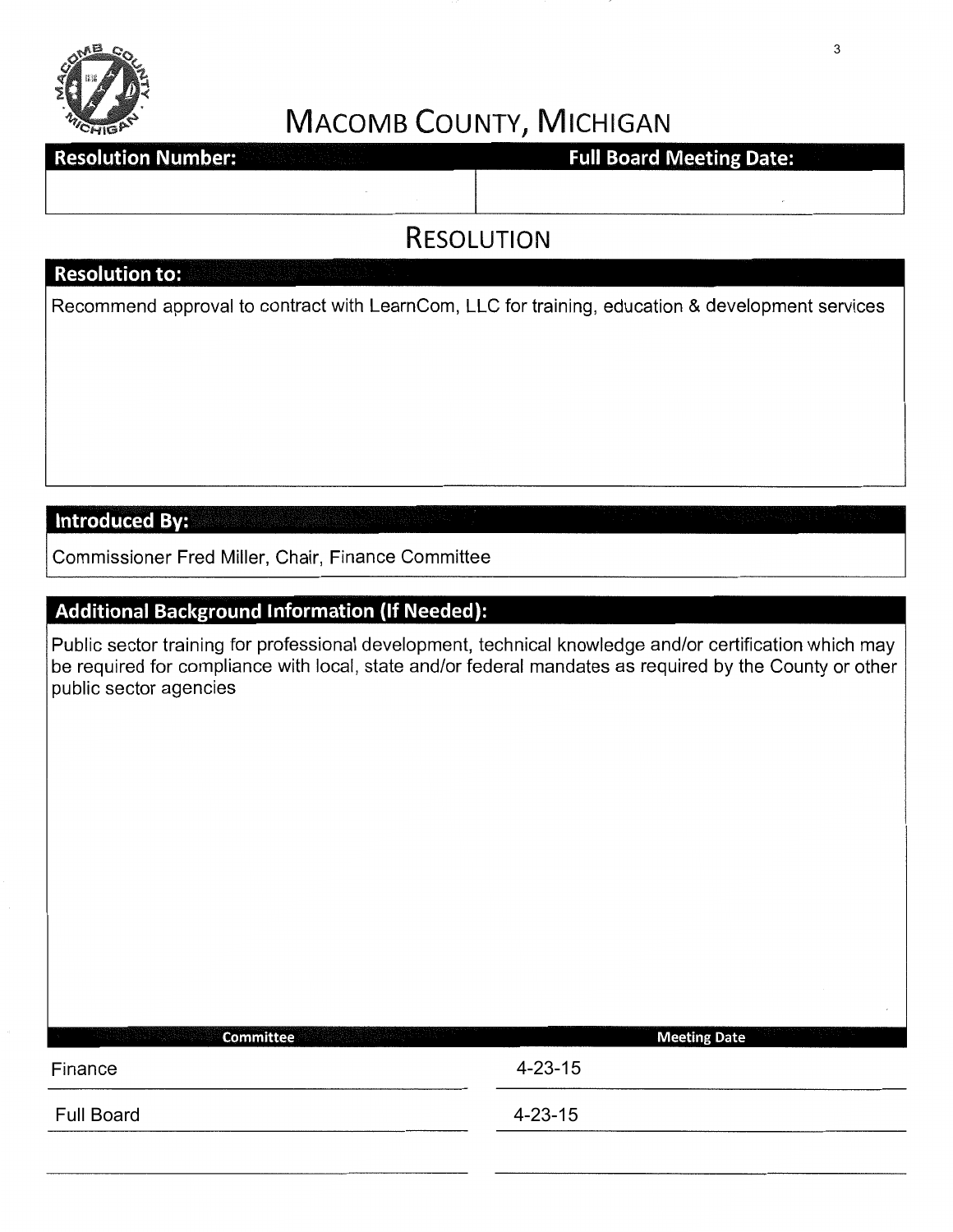

# **MACOMB COUNTY, MICHIGAN**

**Full Board Meeting Date: Resolution Numbers** 

04/23/2015

4

# **RESOLUTION**

## **Resolution to:**

Approve the 2015 Equalization Report as submitted by the Equalization Department

**Introduced By:** 

Fred Miller, Chair - Finance Committee

# Additional Background Information (If Needed):

A copy of the 2015 Equalization Report is being sent in electronic form with this transmission.

**Committee Meeting Date** Finance Committee **Districts** Committee **04/23/2015** Full Board **4-23-15**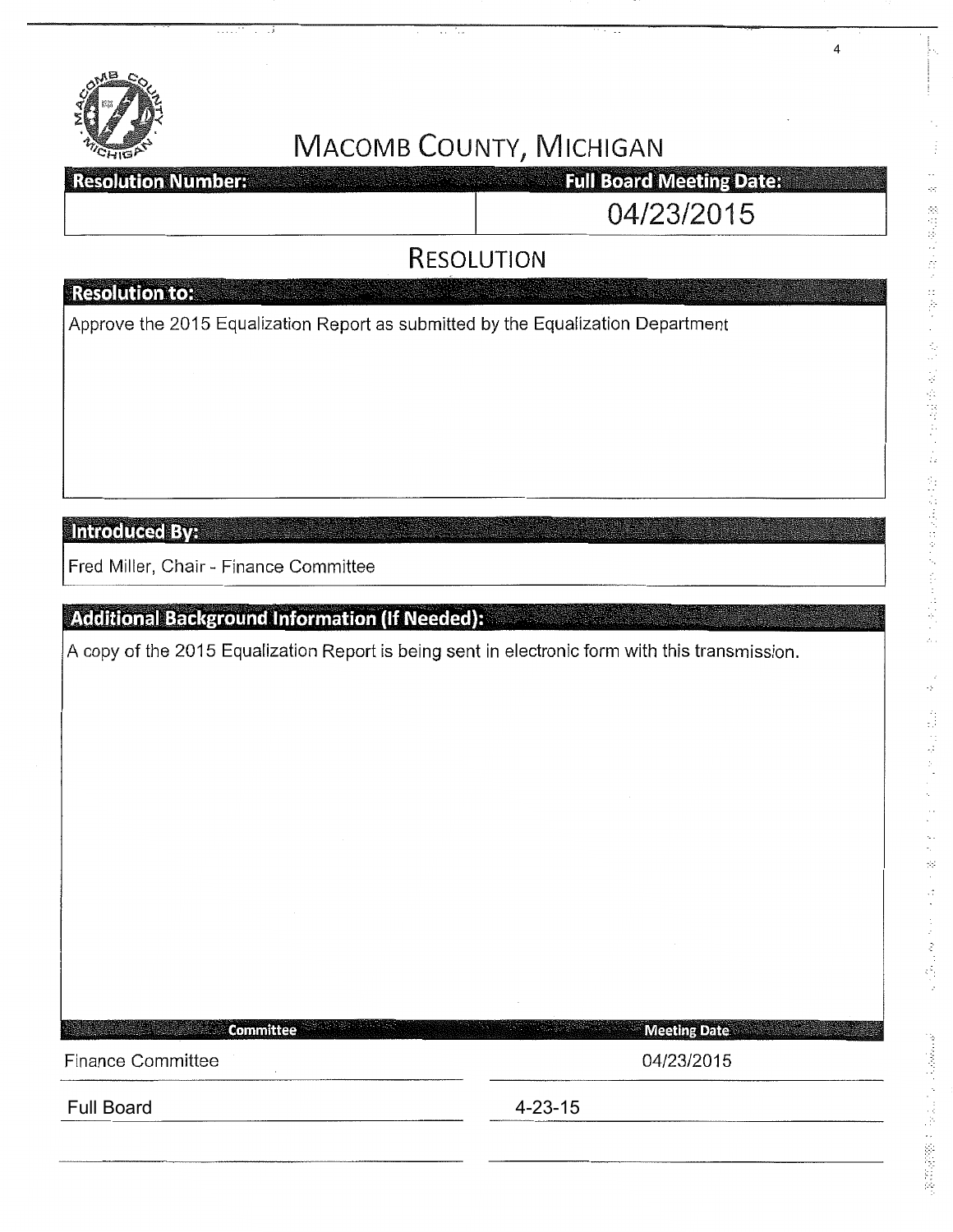#### Official Proclamation of the Board of Commissioners Macomb County, Michigan

### The Macomb County Board of Commissioners Offers the Following Proclamation:

**Whereas,** the Macomb County Board of Commissioners would like to commend the Honorable Chief Judge John C. Foster for serving the Macomb County judicial system for the past 24 years as both a District and Circuit Court Judge; and

**Whereas**, Chief Judge Foster has committed his time to upholding the integrity of the judicial system in Macomb County. Prior to being appointed to the District Court Bench by Governor James Blanchard in 1990, and again in 2006 by Governor Jennifer Granholm, Chief Judge Foster served as both assistant Corporation Counsel and Corporation Counsel to Macomb County. He began his law career in St. Clair Shores as a general practitioner of the law; and

**Whereas**, Chief Judge Foster is regularly commended for his intellect and judicial temperament by his colleagues. It is those traits, along with his innovation, leadership skills and commitment to upholding the integrity of the legal system that have made him an asset to the Macomb County legal community; and

**Whereas**, Chief Judge Foster's implementation of the State of Michigan's first business docket is one example of his innovation. This particular initiative was recognized in 2013 by the National Association of Counties; and

**Whereas**, Chief Judge Foster's legal career began in 1977 after he received his Juris Doctorate from the Detroit College of Law. Prior to that, he received his Bachelor of Arts degree from Alma College. Before beginning his pursuit for a law degree, Chief Judge Foster was also ordained as a Presbyterian minister through the Pittsburgh Theological Seminary. He led a church in Gary, Indiana for five years before moving back to pursue the study of law;

**Whereas**, retirement will allow Chief Judge Foster and his wife of 34 years, Kathy, to enjoy traveling and watching the Detroit Tigers. The Macomb County native-a Fraser High School graduate-also enjoys playing golf, rooting for the Detroit Red Wings and following Game of Thrones, both the television series and the books.

**Whereas**, Chief Judge Foster's commitment to justice for the residents of Macomb County will have a lasting impact.

**Now Therefore**, **Be It Proclaimed** By The Board Of Commissioners, Speaking For And On Behalf Of All County Residents As Follows:

**I That By These Presents**, the Macomb County Board of Commissioners hereby publicly commends, acknowledges and expresses congratulations to the Honorable Chief Judge John C. Foster on the occasion of his retirement.

**II**

**Be It Further Proclaimed** that a suitable copy of this Proclamation be presented to the Honorable Chief Judge John C. Foster in testimony of the high esteem in which he is held by the Macomb County Board of Commissioners.